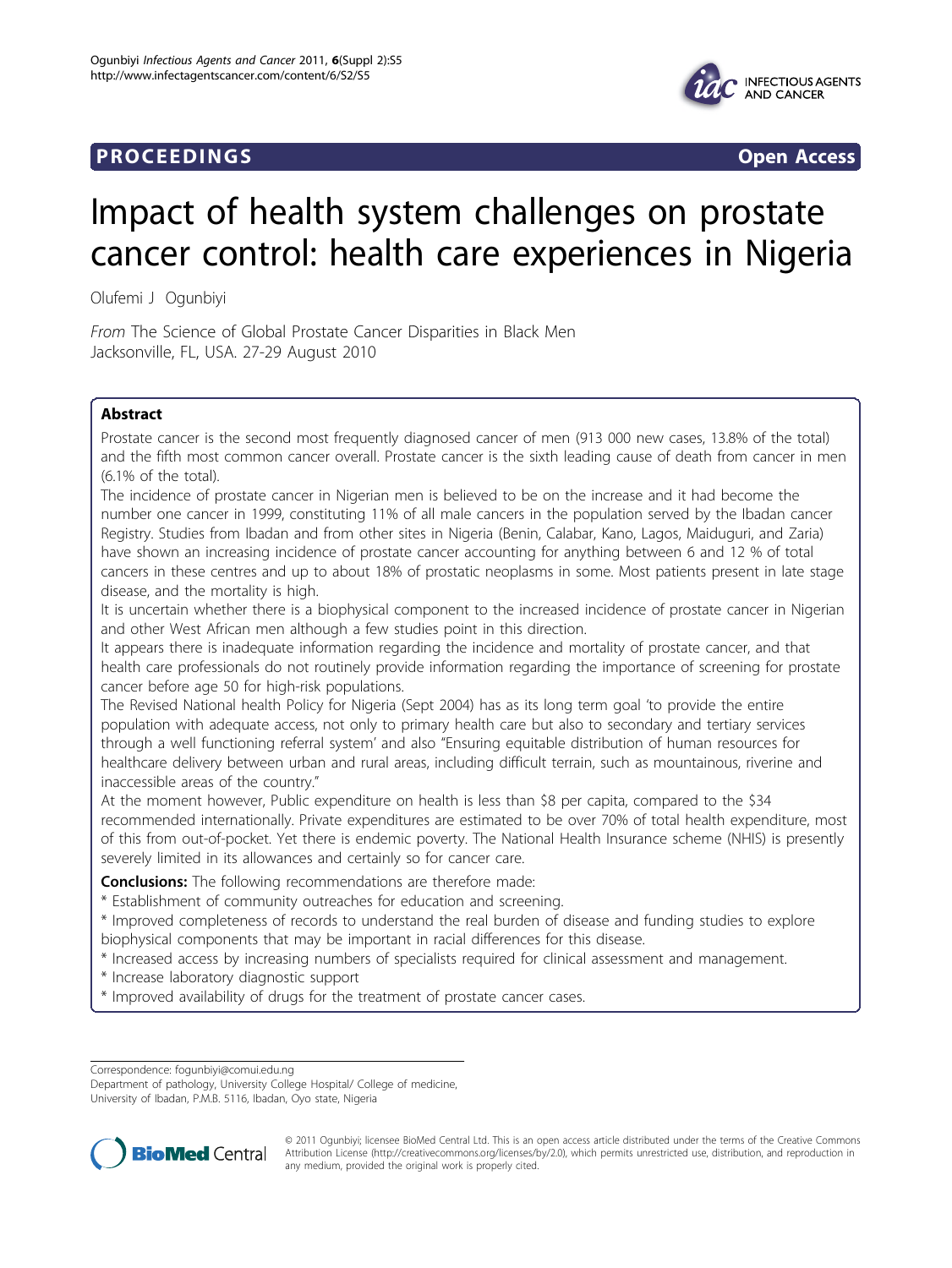## Background

Prostate cancer is the second most frequently diagnosed cancer of men (913 000 new cases, 13.8% of the total) and the fifth most common cancer overall. With an estimated 258 000 deaths in 2008, prostate cancer is the sixth leading cause of death from cancer in men (6.1% of the total). [[1\]](#page-3-0)

Incidence rates for prostate cancer vary by more than 25-fold worldwide, with the highest rates seen in Australia/New Zealand (104.2 per 100,000), Western and Northern Europe, and Northern America. This is probably because prostate specific antigen (PSA) testing and subsequent biopsy has become widespread in those regions. PSA screening has been recommended for Caucasian, Asian, and Hispanic men at age 50 but because one of the most important risk factors for prostate cancer in the United States is African-American descent, African-Americans are screened from age 45. [[2](#page-3-0)] There is less variation in mortality rates worldwide (10-fold) than is observed for incidence, because PSA testing has a much greater effect on incidence than on mortality, and the number of deaths from prostate cancer is almost the same in developed and developing regions. [[3](#page-3-0)] Mortality rates are generally high in predominantly black populations (Caribbean, 26.3 per 100,000 and sub-Saharan Africa, ASRs 18-19 per 100,000), very low in Asia (ASR 2.5 per 100,000 in Eastern Asia for example) and intermediate in Europe and Oceania.

#### Methods

A review of available reports on the incidence and mortality of prostate cancer in Nigeria and West Africa, including modalities available for diagnosis and treatment.

#### Results

The incidence of prostate cancer in Nigerian men is believed to be on the increase and it had become the number one cancer in 1999, constituting 11% of all male cancers, moving ahead of hepatocellular carcinoma in incidence and mortality in the population served by the Ibadan cancer Registry. [[4](#page-3-0)]

Studies from Ibadan and from other sites in Nigeria (Benin, Calabar, Kano, Lagos, Maiduguri, and Zaria) have shown an increasing incidence of prostate cancer. In one study, there was a 7.7-fold increase over a 10 year period. Prostate cancer accounts for anything between 6 and 12 % of total cancers in these centres and up to about 18% of prostatic neoplasms in some. Interestingly the average age from the different subpopulations is in the  $7<sup>th</sup>$  decade and the ages range from 40+ to 90+. [[5-10](#page-3-0)]

In all sites, patients present in late stages of disease with an average duration of symptoms of 6-8 months, and tend to die within 2 – 3 years, except for a few exceptions (one patient was alive 46 months after presenting with what was diagnosed as orbital metastasis of prostate cancer). [[11\]](#page-3-0) There however seems to be a gradual shift from predominantly high grade tumours towards intermediate grade tumours in the data from Ibadan (Figure [1](#page-2-0)). Incidence data is however still inadequate.

Because of the usually late presentation, most reported patients have been treated with orchidectomy or other forms of hormonal intervention by drugs. It is known that they eventually become resistant to these hormonal manipulations. For metastatic disease, radiation therapy has been used. [\[12\]](#page-3-0) Again, reports of survival studies are nearly unavailable.

### **Discussion**

This disparity in outcome, when compared to African Americans, raises the following issues about prostate cancer in Nigeria and West Africa in general:

\*Is there adequate information regarding the incidence and mortality of prostate cancer? The latest cancer incidence publication of the International Agency for research on Cancer (IARC) shows no representation of cancer data from West Africa. There are not many cancer registries that submit reliable data that meet the inclusion criteria for that publication and figures from GLOBOCAN are mainly extrapolative. There are only two population based cancer registries in Nigeria and data from these have not been accepted recently by the CIV (Cancer Incidence in Five Continents) group of the IARC. [\[13\]](#page-3-0)

\*Do health care professionals routinely provide information regarding the importance of screening for prostate cancer before age 50 for high-risk populations? As far as we know, there is no established prostate cancer screening programme in Nigeria and many of the West African Countries. There is a recent attempt as establishing a programme in Senegal. The challenges are that there are not enough trained Urologists in any of these countries, most of these are located in practices within the big urban centres, and there is inadequate support for follow up treatment for those that might be detected.

\*Is there a biophysical component to the increased incidence of prostate cancer in Nigerian and other West African men? There is some literature in support of this at the moment but the extent of this needs further enquiry. Ukoli et al found central adiposity to be a positive predictor of elevated PSA amongst a subset of Nigerians in one study, after adjusting for age and enlarged prostate. [[14](#page-3-0)] In addition, molecular mechanisms have been shown involved in racial disparities in prostate cancer. [[15](#page-3-0)]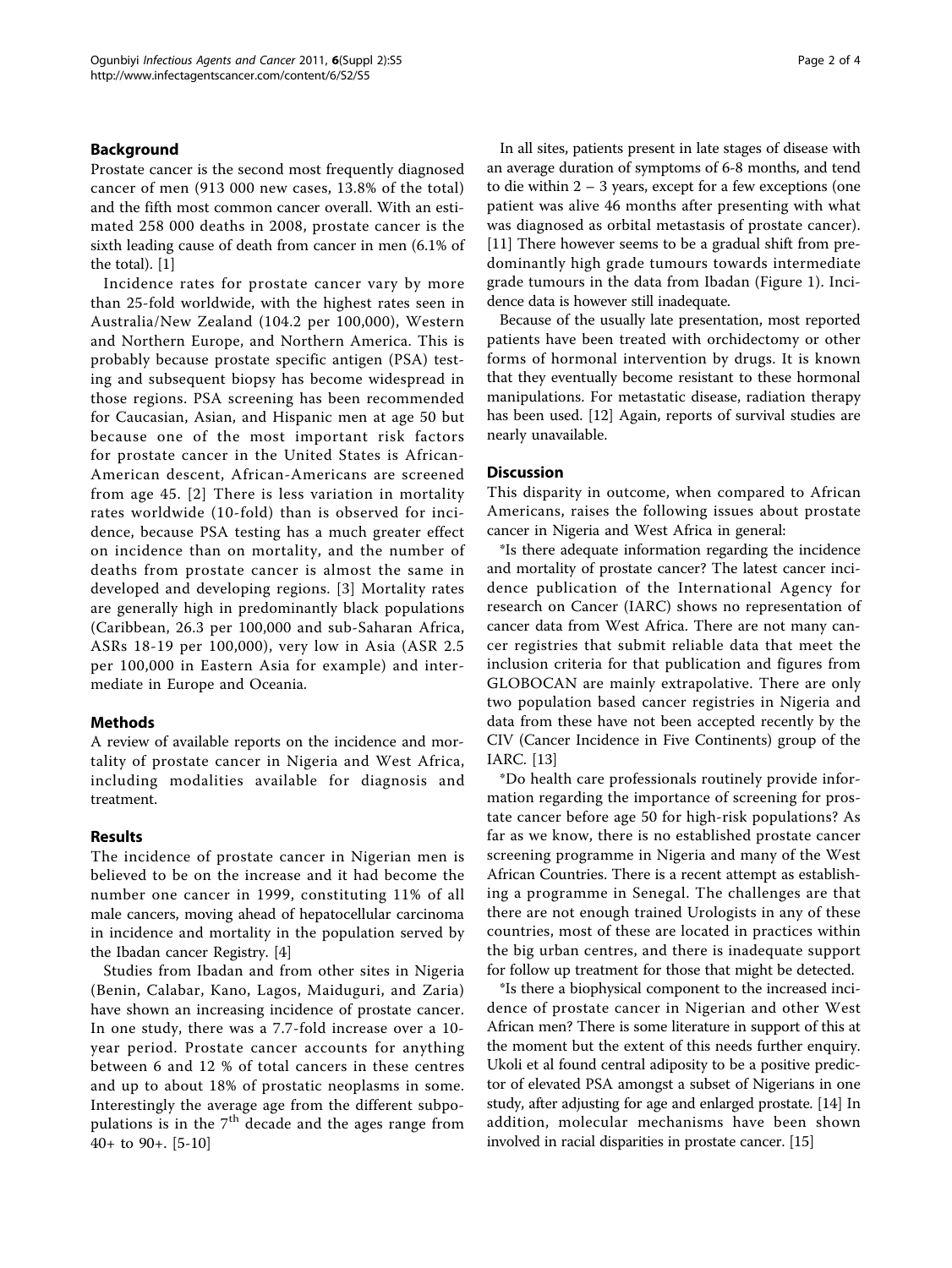<span id="page-2-0"></span>

\*Can primary prevention interventions, such as eating less fat and increasing fruit and vegetable consumption, reduce the incidence of prostate cancer in these populations?

\*Do current screening techniques of prostate specific antigen (PSA) testing and digital rectal examination (DRE) adequately detect early prostate cancer?

There is a whole controversy as to the exact usefulness of screening techniques but there is agreement that a combination of PSA measurement, digital rectal examination (DRE), and prostatic ultrasound scanning will significantly improve detection rates for early cancer.

With the pyramidal structure of our healthcare system (Figure 2)in which only the smallest proportion of the